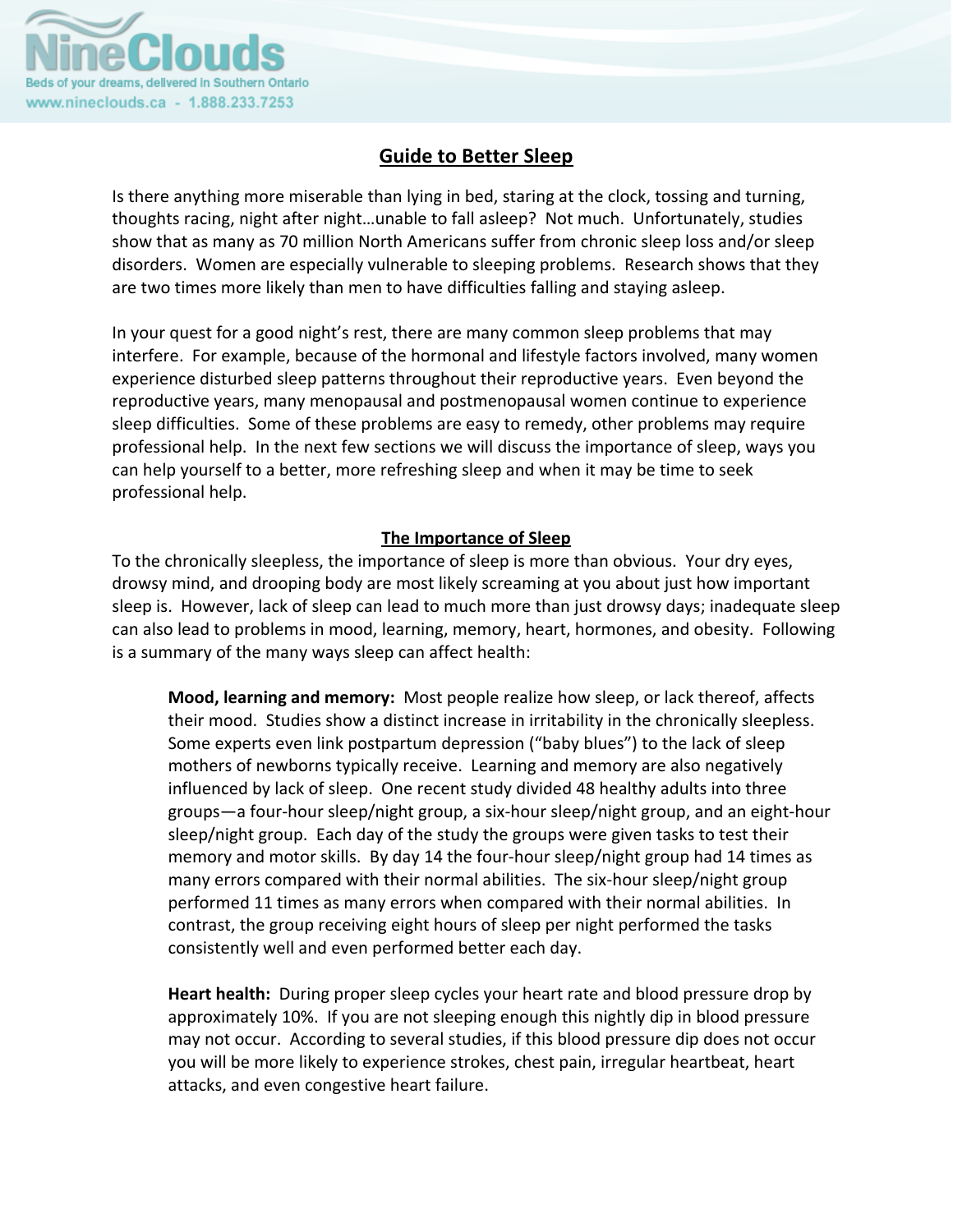

**Hormones:** Deep sleep releases essential hormones such as growth hormones and sex hormones. Growth hormone fuels growth in children and boosts muscle mass and the repair of cells and tissues in children and adults. The sex hormones that are released are also important. These sex hormones help the progress of puberty in children and help aid fertility in adult women. Adequate sleep also creates more cytokines in the body—these cellular hormones help the immune system fight various infections. Lack of sleep puts your body under stress and triggers the release of stress hormones such as cortisol and adrenaline—these hormones exacerbate the abovementioned heart problems.

**Obesity:** Leptin is an appetite suppressant that increases during sleep. Grehlin is an appetite stimulant that decreases during sleep. Without enough sleep, the release of these hormones becomes reversed; a recent sleep study demonstrated that healthy individuals sleeping for only four‐hours, two nights in a row experienced a 20% drop in leptin (appetite suppressant) and a 20% increase in grehlin (appetite stimulant). Insulin is another hormone that is influenced by sleep patterns. In one study, 14 healthy, young individuals were allowed to sleep for only four hours a night for six nights in a row. At the conclusion of the study, these healthy, young individuals had insulin and blood sugar levels that mimicked those found in people developing diabetes. Chronic sleeplessness may also promote obesity because it leaves individuals too tired to exercise.

## **Causes of Sleep Disturbances**

There are many psychological disorders that can negatively influence sleep. Schizophrenia, bipolar disorder, anxiety disorder, depression and autism are all disorders that have been linked to sleep problems. Depression and anxiety, both more prevalent in women, are particularly common. Anxiety frequently impairs falling asleep at night, while depression usually causes early morning wakefulness.

Physical disorders that may interfere with proper sleep include sleep apnea, restless legs syndrome, narcolepsy, and parasomnias (such as sleep‐walking, sleep paralysis, and night terrors). If you suspect you are suffering from any of these psychological or physical disorders, you should seek professional help.

Psychosocial stress may also threaten good sleep. For example, many young women skip sleep in order to cope with work and their roles as wives and mothers. As women age, sleep disturbances may continue because of physical and hormonal changes that make sleep lighter and less sound. Sleep disturbances are especially common during menopause.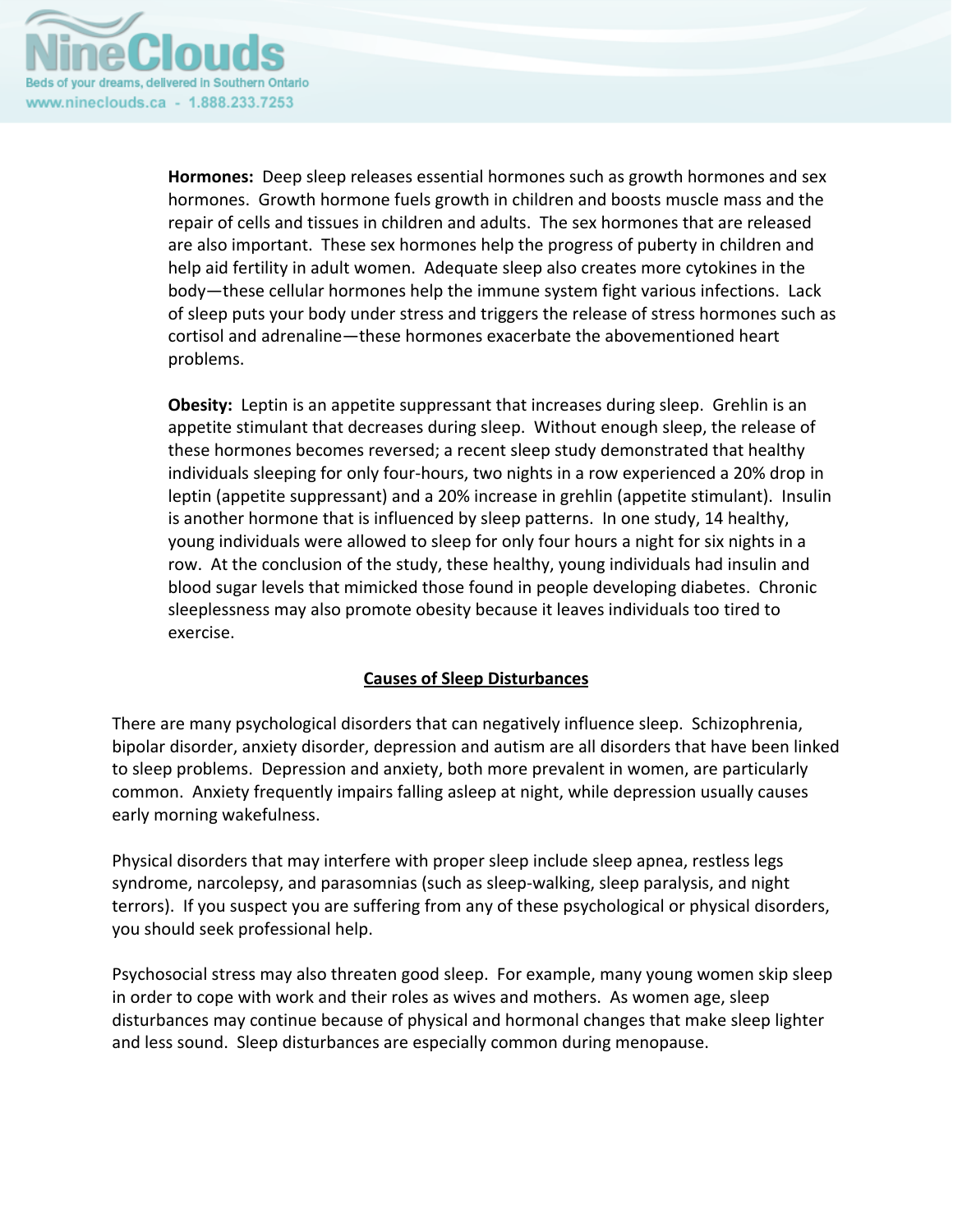

## **Simple Sleep Solutions**

Now that we've reviewed the importance of adequate sleep, and common causes of poor sleep, it's time to discover what can be done to reap the benefits of a good night's rest. Fortunately, in the groggy world of the sleepless there are many things you can do to help yourself. Read on for several simple solutions:

- Schedule: Start with a regular schedule‐‐just like babies and children, adults can benefit from a regular bedtime routine and a consistent bedtime schedule. Waking at the same time each morning will also help individuals to fall asleep at night. Avoid naps after three p.m.—if you must have a nap to make it through the day, schedule it for early afternoon—any later and it will be difficult to fall asleep at bedtime.
- Exercise: Exercising at the right time of day can promote better sleep. Experts suggest exercising in the late afternoon and the early evening. Exercising too late in the evening will have the opposite effect.
- Caffeine/nicotine/alcohol: Caffeine, a known stimulant, should be avoided past midafternoon. It stays in your body for many hours after your last drink—if you crave a sip of something warm in the evening, try milk or herbal tea. Nicotine is another stimulant to be avoided—nicotine may lead to lighter sleep. Nicotine withdrawal, in heavy smokers, may also cause you to wake too early. Although alcohol is a sedative that makes it easier to fall asleep, it prevents deep sleep and REM sleep, allowing only the lighter stages of sleep. Like heavy smokers, people who drink alcohol may also wake up in the middle of the night when the effects of an alcoholic "nightcap" wear off.
- Large meals and beverages: If sleep is what you want, large meals and beverages should be avoided close to bedtime. Even if you are able to fall asleep, overeating and drinking have been shown to interfere with deep sleep. A large meal may cause lighter sleep as the body deals with digestion; too much liquid can also interfere by causing middle of the night trips to the bathroom.
- Relax: Relaxation therapy has been used effectively to treat insomnia. You can practice this therapy yourself by progressively tensing and relaxing each of the muscles in your body—start at your toes and work your way all the way up to your facial muscles. Another relaxation technique to try is deep breathing. To begin, sit up straight in a comfortable position. Next, breathe in slowly through your nose and exhale slowly through your mouth. Repeat 2‐3 times.
- Don't lay in bed awake: People suffering from insomnia can enter into a vicious cycle trouble falling asleep the previous night leaves them worried about falling asleep the next night, this worry keeps them awake and the cycle begins. To break the cycle of anxiety, try only going to bed when you're sleepy. If you find yourself in bed, unable to fall asleep after 20 minutes, get out of bed and engage in a relaxing activity, such as reading. Once you feel sleepy again, return to bed. If you are still unable to sleep, hop out of bed again and pursue a relaxing activity until you are sleepy. This reconditioning therapy has been used effectively to treat insomnia.